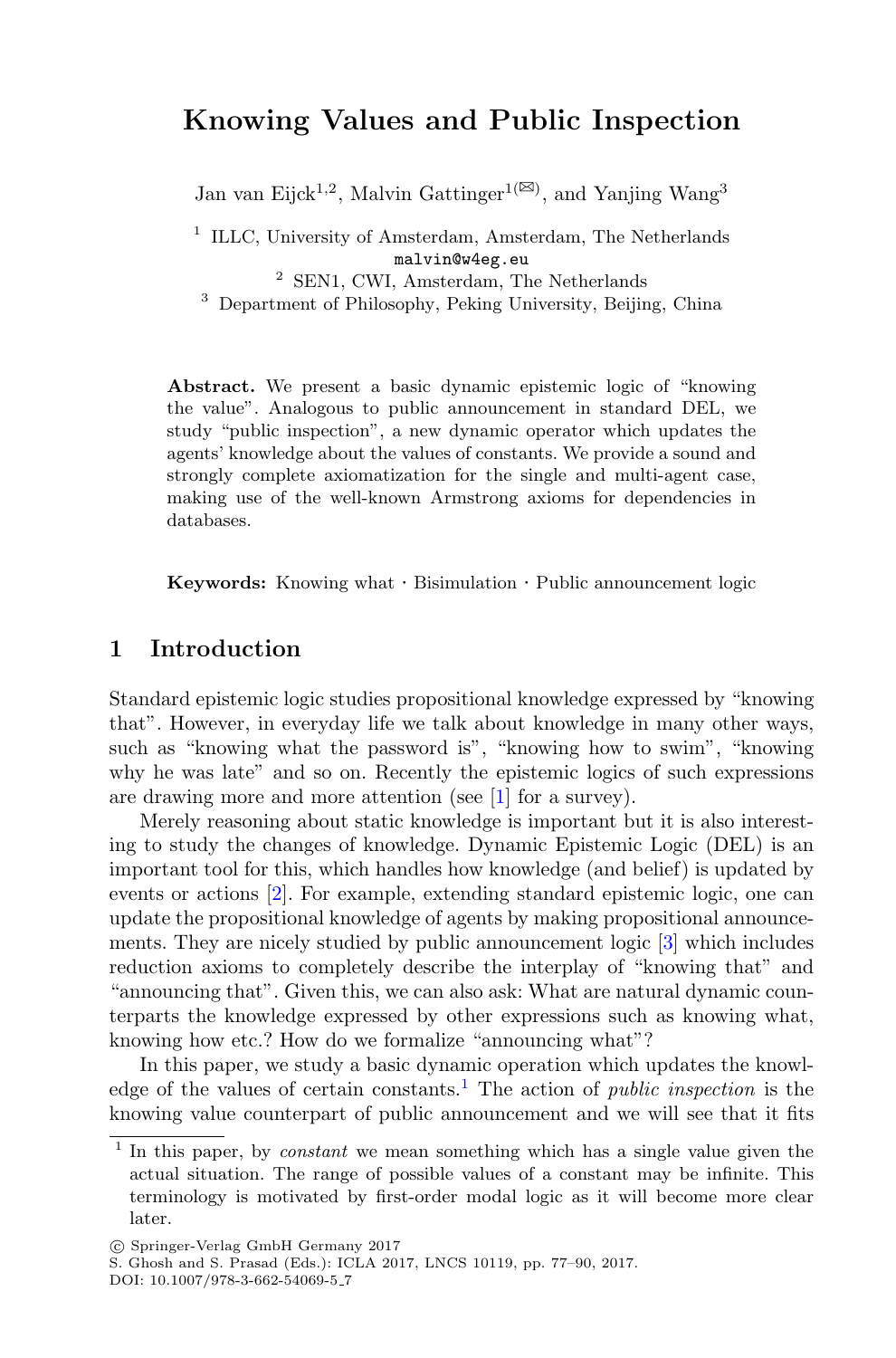well with the logic of knowing value. As an example, we may use a sensor to measure the current temperature of the room. It is reasonable to say that after using the sensor you will know the temperature of the room. Note that it is not reasonable to encode this by standard public announcement since it may result in a possibly infinite formula:  $[t = 27.1 \text{ °C}]K(t = 27.1 \text{ °C}) \wedge [t = 27.2 \text{ °C}]K(t =$  $27.2\degree C$ )  $\land \dots$ , and the inspection action itself may require an infinite action model in the standard DEL framework of [\[4](#page-13-3)] with a separate event for each possible value. Hence public inspection can be viewed as a public announcement of the actual value, but new techniques are required to express it formally. In our simple framework we define knowing and inspecting values as primitive operators, leaving the actual values out of our logical language.

The notions of knowing and inspecting values have a natural connection with dependencies in databases. This will also play a crucial role in the later technical development of the paper. In particular, our completeness proofs employ the famous set of axioms from [\[5](#page-13-4)]. For now, consider the following example.

*Example 1.* Suppose a university course was evaluated using anonymous questionnaires which besides an assessment for the teacher also asked the students for their main subject. See Table [1](#page-1-0) for the results. Now suppose a student tells you, the teacher, that his major is Computer Science. Then clearly you know how that student assessed the course, since there is some dependency between the two columns. More precisely, in the cases of students 3 and 4, telling you the value of "Subject" effectively also tells you the value of "Assessment". In practice, a better questionnaire would only ask for combinations of questions that do not allow the identification of students.

<span id="page-1-0"></span>

| Student   Subject |                        | Assessment |
|-------------------|------------------------|------------|
|                   | Mathematics            | Good       |
| 2                 | Mathematics            | Very good  |
| 3                 | Logic                  | Good       |
|                   | Computer Science   Bad |            |

**Table 1.** Evaluation results

Other examples abound: The author of  $[6]$  $[6]$  gives an account of how easily socalled 'de-identified data' produced from medical records could be 're-identified', by matching patient names to publicly available health data.

These examples illustrate that reasoning about knowledge of values in isolation, i.e. separated from knowledge *that*, is both possible and informative. It is such knowledge and its dynamics that we will study here.

## **2 Existing Work**

Our work relates to a collection of papers on epistemic logics with other operators than the standard "knowing that"  $K\varphi$ . In particular we are interested in the  $Kv$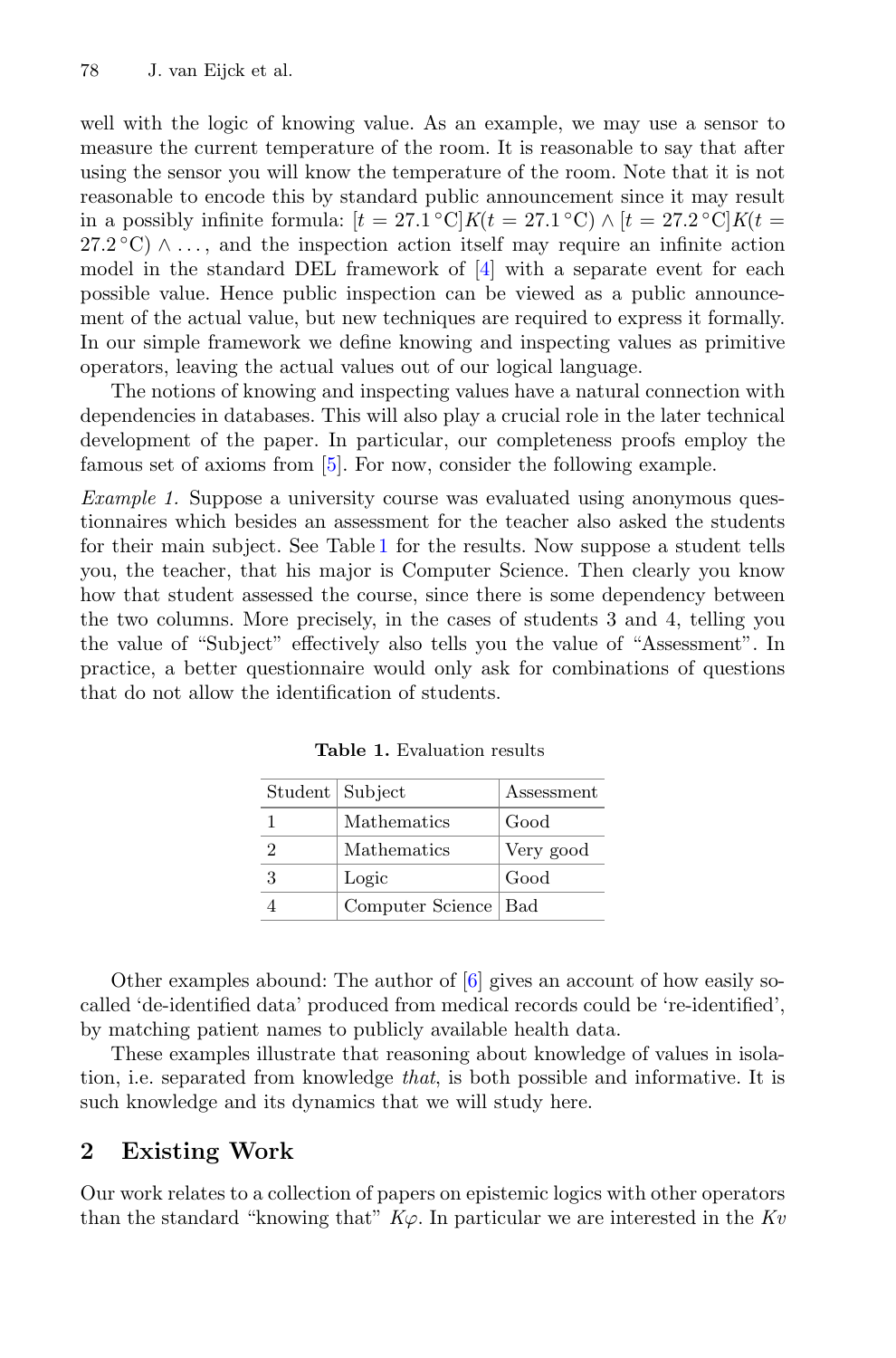operator expressing that an agent knows a value of a variable or constant. This operator is already mentioned in the seminal work [\[3](#page-13-2)] which introduced public announcement logic (PAL). However, a complete axiomatization of PAL together with *Kv* was only given in [\[7](#page-13-6)[,8](#page-13-7)] using the relativized operator  $Kv(\varphi, c)$  for the single and multi-agent cases. Moreover, it has been shown in [\[9\]](#page-13-8) that by treating the negation of *Kv* as a primitive diamond-like operator, the logic can be seen as a normal modal logic in disguise with binary modalities.

Inspired by a talk partly based on an earlier version of this paper, Baltag proposed the very expressive Logic of Epistemic Dependency (LED) [\[10\]](#page-13-9), where knowing that, knowing value, announcing that, announcing value can all be encoded in a general language which also includes equalities like  $c = 4$  to facilitate the axiomatization.

In this paper we go in the other direction: Instead of extending the standard PAL framework with  $Kv$ , we study it in isolation together with its dynamic counterpart [c] for public inspection. In general, the motto of our work here is to see how far one can get in formalizing knowledge and inspection of values without going all the way to or even beyond PAL. In particular we do not include values in the syntax and we do not have any nested epistemic modalities.

As one would expect, our simple language is accompanied by simpler models and also the proofs are less complicated than existing methods. Still we consider our Public Inspection Logic (PIL) more than a toy logic. Our completeness proof includes a novel construction which we call "canonical dependency graph" (Definition [6\)](#page-7-0). We also establish the precise connection between our axioms and the Armstrong axioms widely used in database theory [\[5\]](#page-13-4).

Table [2](#page-2-0) shows how PIL fits into the family of existing languages. Note that [\[10](#page-13-9)] is the most expressive language in which all operators are encoded using  $K_i^{t_1,\ldots,t_n}t$  which expresses that given the current values of  $t_1$  to  $t_n$ , agent i knows the value of t. Moreover, to obtain a complete proof system for LED one also needs to include equality and rigid constants in the language. It is thus an open question to find axiomatizations for a language between PIL and LED without equality.

| PAL            | $\boldsymbol{v}$    | $K\varphi$ |                        |                                                                             |              | $\lbrack \cdot \varphi \rbrack \varphi$ | $\vert 3 \vert$              |
|----------------|---------------------|------------|------------------------|-----------------------------------------------------------------------------|--------------|-----------------------------------------|------------------------------|
| $PAL + Kv$     |                     |            | $p   K\varphi   Kv(c)$ |                                                                             |              | $[!\varphi]\varphi$                     | $\left\lceil 3 \right\rceil$ |
| $PAL + Kv^{r}$ | $p^+$               | $K\varphi$ |                        | $Kv(c)$ $Kv(\varphi, c)$                                                    |              | $[!\varphi]\varphi$                     | $ 7-9 $                      |
| PIL            |                     |            | Kv(c)                  |                                                                             | $ c \varphi$ |                                         | This paper                   |
| $PIL + K$      |                     |            | $K\varphi$ $Kv(c)$     |                                                                             | $[c]\varphi$ |                                         | Future work                  |
| LED            | $\boldsymbol{\eta}$ | $K\varphi$ |                        | $Kv(c)   Kv(\varphi, c)   [c] \varphi   [! \varphi] \varphi   c = c   [10]$ |              |                                         |                              |

<span id="page-2-0"></span>**Table 2.** Comparison of languages

All languages include the standard boolean operators  $\top$ ,  $\neg$  and  $\wedge$  which we do not list in Table [2.](#page-2-0)

We also discuss other related works not in this line at the end of the paper.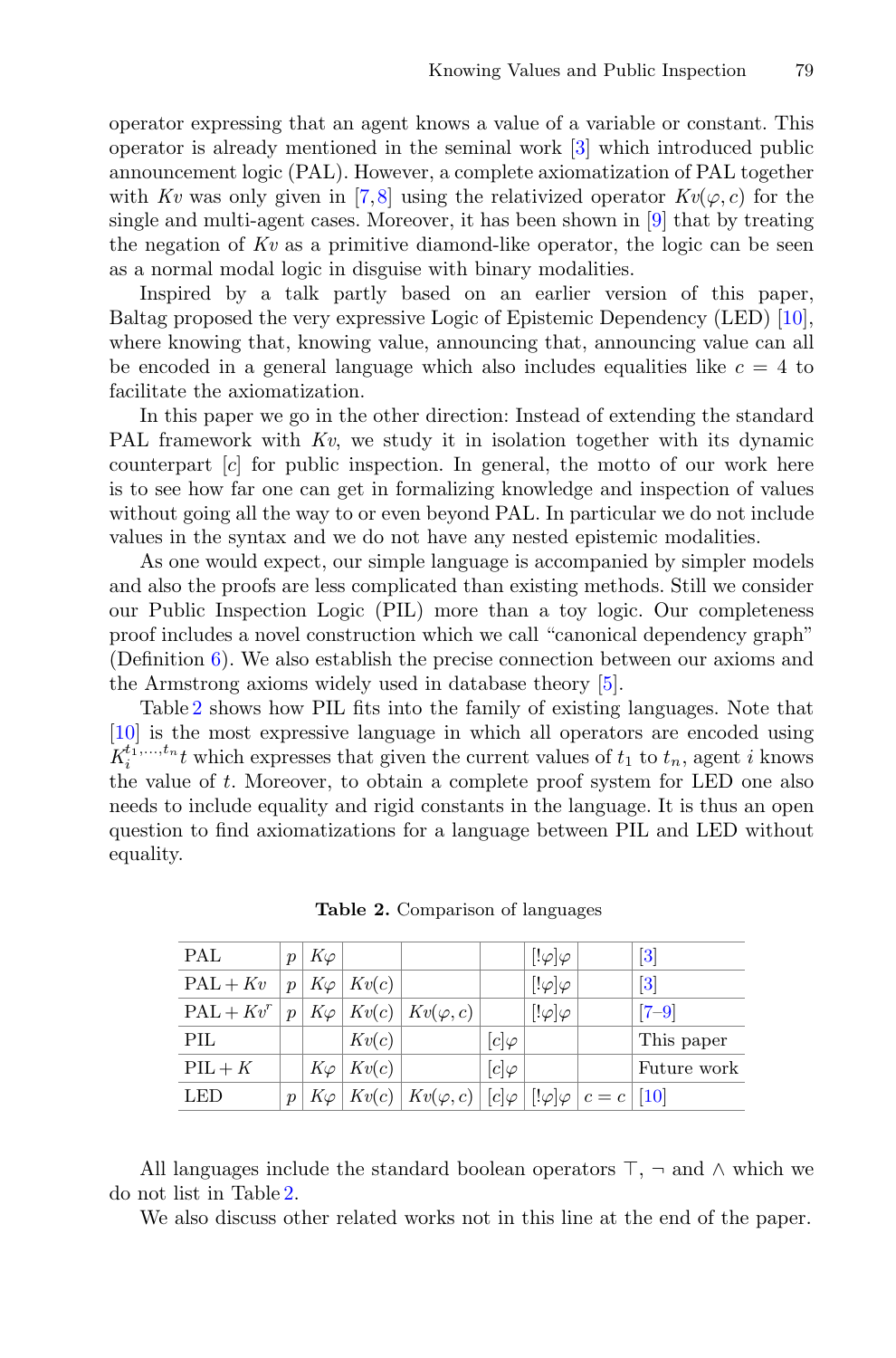### **3 Single-Agent PIL**

We first consider a simple single-agent language to talk about knowing and inspecting values. Throughout the paper we assume a fixed set of constants C.

**Definition 1 (Syntax).** Let c range over  $\mathbb{C}$ . The language  $\mathcal{L}_1$  is given by:

 $\varphi ::= \top | \neg \varphi | \varphi \wedge \varphi | Kv(c) | [c] \varphi$ 

Besides standard interpretations of the boolean connectives, the intended meanings are as follows:  $Kv(c)$  reads "the agent knows the value of c" and the formula  $[c]\varphi$  is meant to say "after revealing the actual value of c,  $\varphi$  is the case". We also use the standard abbreviations  $\varphi \vee \psi := \neg(\neg \varphi \wedge \neg \psi)$  and  $\varphi \rightarrow \psi :=$  $\neg \varphi \vee \psi$ .

**Definition 2 (Models and Semantics).** *A model for*  $\mathcal{L}_1$  *is a tuple*  $\mathcal{M} =$  $\langle S, \mathcal{D}, V \rangle$  where S is a non-empty set of worlds (also called states),  $\mathcal{D}$  is a non*empty domain and V is a valuation*  $V : (S \times \mathbb{C}) \rightarrow \mathcal{D}$ . To denote  $V(s, c) = V(t, c)$ , *i.e. that* c *has the same value at* s and t according to V, we write  $s = c$  t. If this *holds for all*  $c \in C \subseteq \mathbb{C}$  *we write*  $s =_C t$ *. The semantics are as follows:* 

> $M, s \models \top$  *always*  $\mathcal{M}, s \models \neg \varphi \Leftrightarrow \mathcal{M}, s \nvDash \varphi$  $\mathcal{M}, s \models \varphi \land \psi \Leftrightarrow \mathcal{M}, s \models \varphi \text{ and } \mathcal{M}, s \models \psi$  $\mathcal{M}, s \models Kv(c) \Leftrightarrow for all t \in S: s =_c t$  $\mathcal{M}, s \vDash [c] \varphi \Rightarrow \mathcal{M}|_{c}^{s}, s \vDash \varphi$

where  $\mathcal{M}|_{c}^{s}$  is  $\langle S', \mathcal{D}, V|_{S' \times \mathbb{C}}$  *with*  $S' = \{t \in S \mid s =_c t\}$ *. If for a set of formulas* <sup>Γ</sup> *and a formula* <sup>ϕ</sup> *we have that whenever a model* <sup>M</sup> *and a state* <sup>s</sup> *satisfy*  $M, s \models \Gamma$  then they also satisfy  $M, s \models \varphi$ , then we say that  $\varphi$  follows semantically *from*  $\Gamma$  *and write*  $\Gamma \models \varphi$ *. If this hold for*  $\Gamma = \varnothing$  *we say that*  $\varphi$  *is semantically valid and write*  $\models \varphi$ .

Note that the actual state s plays an important role in the last clause of our semantics: Public inspection of c at s reveals the *local actual* value of c to the agent. The model is restricted to those worlds which agree on  $c$  with  $s$ . This is different from PAL and other DEL variants based on action models, where updates are usually defined on models directly and not on pointed models.

We employ the usual abbreviation  $\langle c \rangle \varphi$  as  $\neg [c] \neg \varphi$ . Note however, that public inspection of  $c$  can always take place and is deterministic. Hence the determinacy axiom  $\langle c \rangle \varphi \leftrightarrow [c] \varphi$  is semantically valid and we include it in the following system.

**Definition 3.** The proof system  $\mathbb{SPIL}_1$  for PIL in the language  $\mathcal{L}_1$  consists of *the following axiom schemata and rules. If a formula*  $\varphi$  *is provable from a set of premises*  $\Gamma$  *we write*  $\Gamma \vdash \varphi$ *. If this holds for*  $\Gamma = \varnothing$  *we also write*  $\vdash \varphi$ *.*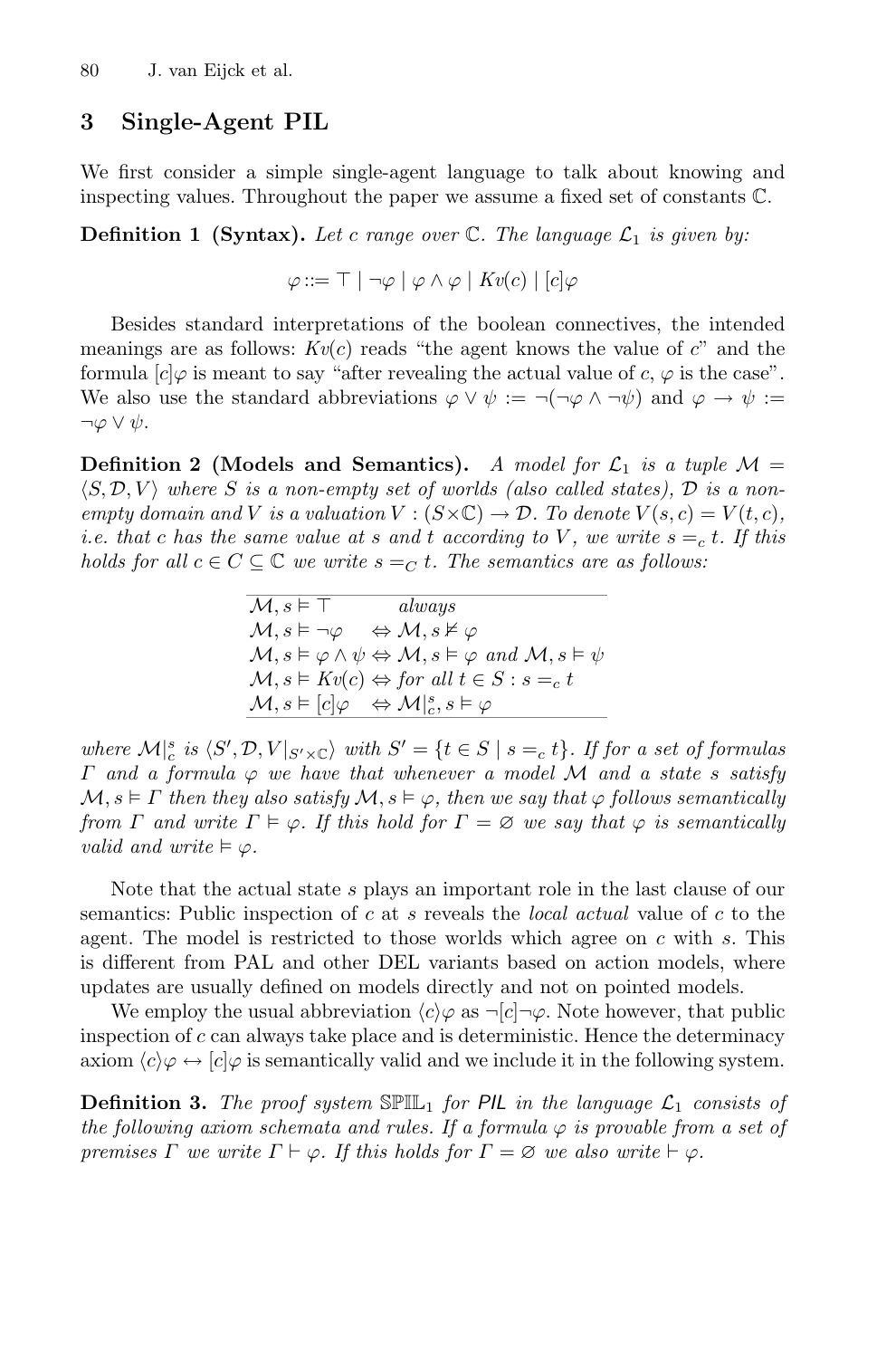|              | Axiom Schemata                                                               | Rules      |                                      |  |
|--------------|------------------------------------------------------------------------------|------------|--------------------------------------|--|
|              | <b>TAUT</b> all instances of propositional tautologies                       | MP         | $\varphi, \varphi \to \psi$          |  |
| <i>DIST</i>  | $[c](\varphi \rightarrow \psi) \rightarrow ([c]\varphi \rightarrow [c]\psi)$ |            | $\psi$                               |  |
| <i>LEARN</i> | c Kv(c)                                                                      |            |                                      |  |
| ΝF           | $Kv(c) \rightarrow [d] Kv(c)$                                                | <b>NEC</b> | $\cdot$ $\frac{\varphi}{[c]\varphi}$ |  |
| <i>DET</i>   | $\langle c \rangle \varphi \leftrightarrow [c] \varphi$                      |            |                                      |  |
| COMM         | $[c][d]\varphi \leftrightarrow [d][c]\varphi$                                |            |                                      |  |
| IR           | $Kv(c) \rightarrow ([c]\varphi \rightarrow \varphi)$                         |            |                                      |  |
|              |                                                                              |            |                                      |  |

Intuitively, LEARN captures the effect of the inspection; NF says that the agent does not forget; DET says that inspection is deterministic; COMM says that inspections commute; finally, IR expresses that inspection does not bring any new information if the value is known already. Note that  $\text{DET}$  says that  $[c]$  is a function. It also implies seriality which we list in the following Lemma.

<span id="page-4-0"></span>**Lemma 1.** *The following schemes are provable in*  $\mathbb{SPIL}_1$ *:* 

$$
- \langle c \rangle \top \ (serality)
$$
\n
$$
- Kv(c) \rightarrow (\varphi \rightarrow [c]\varphi) \ (IR')
$$
\n
$$
- [c](\varphi \land \psi) \leftrightarrow [c]\varphi \land [c]\psi \ (DIST')
$$
\n
$$
- [c_1] \dots [c_n](\varphi \rightarrow \psi) \rightarrow ([c_1] \dots [c_n]\varphi \rightarrow [c_1] \dots [c_n]\psi) \ (multi-DIST)
$$
\n
$$
- [c_1] \dots [c_n](\varphi \land \psi) \leftrightarrow [c_1] \dots [c_n]\varphi \land [c_1] \dots [c_n]\psi \ (multi-DIST')
$$
\n
$$
- [c_1] \dots [c_n](Kv(c_1) \land \dots Kv(c_n)) \ (multi-LEARN)
$$
\n
$$
- (Kv(c_1) \land \dots \land Kv(c_n)) \rightarrow [d_1] \dots [d_n](Kv(c_1) \land \dots \land Kv(c_n)) \ (multi-IR)
$$

*Moreover, the multi-NEC rule is admissible: If*  $\vdash \varphi$ *, then*  $\vdash$  [c<sub>1</sub>]... [c<sub>n</sub>] $\varphi$ *.* 

*Proof.* For reasons of space we only prove three of the items and leave the others as an exercise for the reader. For IR', we use DET and TAUT:

$$
\frac{Kv(c) \to ([c] \to \varphi \to \neg \varphi)}{kv(c) \to (\neg[c] \varphi \to \neg \varphi)} \text{(DET)}\nKv(c) \to (\varphi \to [c] \varphi) \text{(TAUT)}
$$

To show multi-NEC, we use DIST, NEC and TAUT. For simplicity, consider the case where  $C = \{c_1, c_2\}.$ 

$$
\frac{\overline{[c_2] (\varphi \to \psi) \to ([c_2] \varphi \to [c_2] \psi)}}{\overline{[c_1] ([c_2] (\varphi \to \psi) \to ([c_2] \varphi \to [c_2] \psi))}} \text{(NEC)}
$$
\n
$$
\frac{\overline{[c_1] ([c_2] (\varphi \to \psi) \to [c_1] ([c_2] \varphi \to [c_2] \psi))}}{\overline{[c_1] [c_2] (\varphi \to \psi) \to [c_1] ([c_2] \varphi \to [c_1] [c_2] \psi)}} \text{(DIST, TAUT)}
$$
\n
$$
\overline{[c_1] [c_2] (\varphi \to \psi) \to ([c_1] [c_2] \varphi \to [c_1] [c_2] \psi)}
$$

For multi-LEARN, we use LEARN, NEC, COMM, DIST' and TAUT: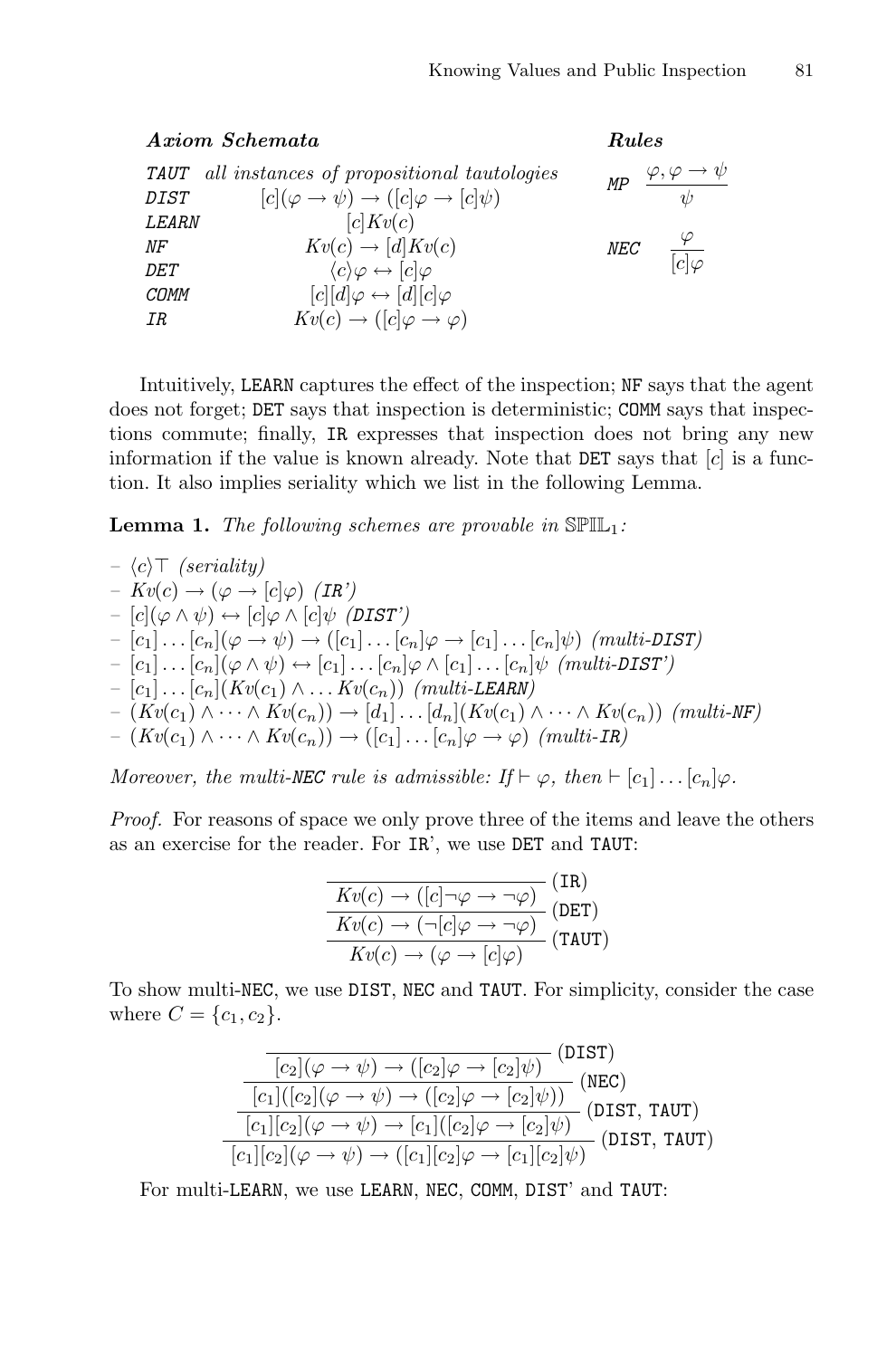$$
\frac{\frac{[c_1]Kv(c_1)]}{[c_2][c_1]Kv(c_1)} \text{ (NEC)}}{\frac{[c_2][c_1]Kv(c_1)}{[c_1][c_2]Kv(c_1)} \text{ (COMM)}} \quad \frac{\frac{[c_2]Kv(c_2)]}{[c_2]Kv(c_2)} \text{ (NEC)}}{\frac{[c_1]([c_2]Kv(c_1) \wedge [c_2]Kv(c_2))}{[c_1]([c_2]Kv(c_1) \wedge Kv(c_2))} \text{ (DIST'}, TAUT)}
$$

<span id="page-5-0"></span>**Definition 4.** *We use the following abbreviations for any two finite sets of constants*  $C = \{c_1, \ldots, c_m\}$  *and*  $D = \{d_1, \ldots, d_n\}.$ 

*–*  $Kv(C) := Kv(c_1) ∧ ··· ∧ Kv(c_m)$ 

$$
- [C]\varphi := [c_1] \dots [c_m]\varphi
$$

 $- Kv(C, D) := [C]Kv(D).$ 

Note that by multi-DIST' and COMM the exact enumeration of  $C$  and  $D$  in Definition [4](#page-5-0) do not matter modulo logical equivalence.

In particular, these abbreviations allow us to shorten the "multi" items from Lemma [1](#page-4-0) to  $Kv(C, C)$ ,  $Kv(C) \rightarrow Kv(D, C)$  and  $Kv(C) \rightarrow ([C]\varphi \rightarrow \varphi)$ . The abbreviation  $Kv(C, D)$  allows us to define dependencies and it will be crucial in our completeness proof. We have that:

$$
\mathcal{M},s\vDash Kv(C,D)\Leftrightarrow \text{for all }t\in S: \text{if }s=_C t \text{ then }s=_D t
$$

**Definition 5.** Let  $\mathcal{L}_2$  be the language given by  $\varphi ::= \top | \neg \varphi | \varphi \wedge \varphi | Kv(C, C)$ .

Note that this language is essentially a fragment of  $\mathcal{L}_1$  due to the above abbreviation, where (possibly multiple) [c] operators only occur in front of *Kv* operators (or conjunctions thereof). Moreover, the next Lemma might count as a small surprise.

<span id="page-5-1"></span>**Lemma 2.**  $\mathcal{L}_1$  *and*  $\mathcal{L}_2$  *are equally expressive.* 

*Proof.* As  $Kv(\cdot, \cdot)$  was just defined as an abbreviation, we already know that  $\mathcal{L}_1$  is at least as expressive as  $\mathcal{L}_2$ : we have  $\mathcal{L}_2 \subseteq \mathcal{L}_1$ . We can also translate in the other direction by pushing all sensing operators through negations and conjunctions. Formally, let  $t : \mathcal{L}_1 \to \mathcal{L}_2$  be defined by

$$
Kv(d) \mapsto Kv(\varnothing, \{d\})
$$
  
\n
$$
\neg \varphi \mapsto \neg t(\varphi)
$$
  
\n
$$
\varphi \wedge \psi \mapsto t(\varphi) \wedge t(\psi)
$$
  
\n
$$
\begin{array}{ccc}\n\vdots & \vdots & \vdots & \vdots \\
\varphi \wedge \psi \mapsto t(\varphi) \wedge t(\psi) & \downarrow \\
\vdots & \vdots & \ddots & \vdots \\
\vdots & \vdots & \vdots & \vdots \\
\vdots & \vdots & \vdots & \vdots \\
\vdots & \vdots & \vdots & \vdots \\
\vdots & \vdots & \vdots & \vdots \\
\vdots & \vdots & \vdots & \vdots \\
\vdots & \vdots & \vdots & \vdots \\
\vdots & \vdots & \vdots & \vdots \\
\vdots & \vdots & \vdots & \vdots \\
\vdots & \vdots & \vdots & \vdots \\
\vdots & \vdots & \vdots & \vdots \\
\vdots & \vdots & \vdots & \vdots \\
\vdots & \vdots & \vdots & \vdots \\
\vdots & \vdots & \vdots & \vdots \\
\vdots & \vdots & \vdots & \vdots \\
\vdots & \vdots & \vdots & \vdots \\
\vdots & \vdots & \vdots & \vdots \\
\vdots & \vdots & \vdots & \vdots \\
\vdots & \vdots & \vdots & \vdots \\
\vdots & \vdots & \vdots & \vdots \\
\vdots & \vdots & \vdots & \vdots \\
\vdots & \vdots & \vdots & \vdots \\
\vdots & \vdots & \vdots & \vdots \\
\vdots & \vdots & \vdots & \vdots \\
\vdots & \vdots & \vdots & \vdots \\
\vdots & \vdots & \vdots & \vdots \\
\vdots & \vdots & \vdots & \vdots \\
\vdots & \vdots & \vdots & \vdots \\
\vdots & \vdots & \vdots & \vdots \\
\vdots & \vdots & \vdots & \vdots \\
\vdots & \vdots & \vdots & \vdots \\
\vdots & \vdots & \vdots & \vdots \\
\vdots & \vdots & \vdots & \vdots \\
\vdots & \vdots & \vdots & \vdots \\
\vdots & \vdots & \vdots & \vdots \\
\vdots & \vdots & \vdots & \vdots \\
\vdots & \vdots & \vdots & \vdots \\
\vdots & \vdots & \vdots & \vdots \\
\vdots & \vdots & \vdots & \
$$

Note that this translation preserves and reflects truth because determinacy and distribution are valid (determinacy allows us to push [c] through negations, distribution to push  $[c]$  through conjunctions). At this stage we have not yet established completeness, but determinacy is also an axiom. Hence we can note separately that  $\varphi \leftrightarrow t(\varphi)$  is provable and that t preserves and reflects provability and consistency.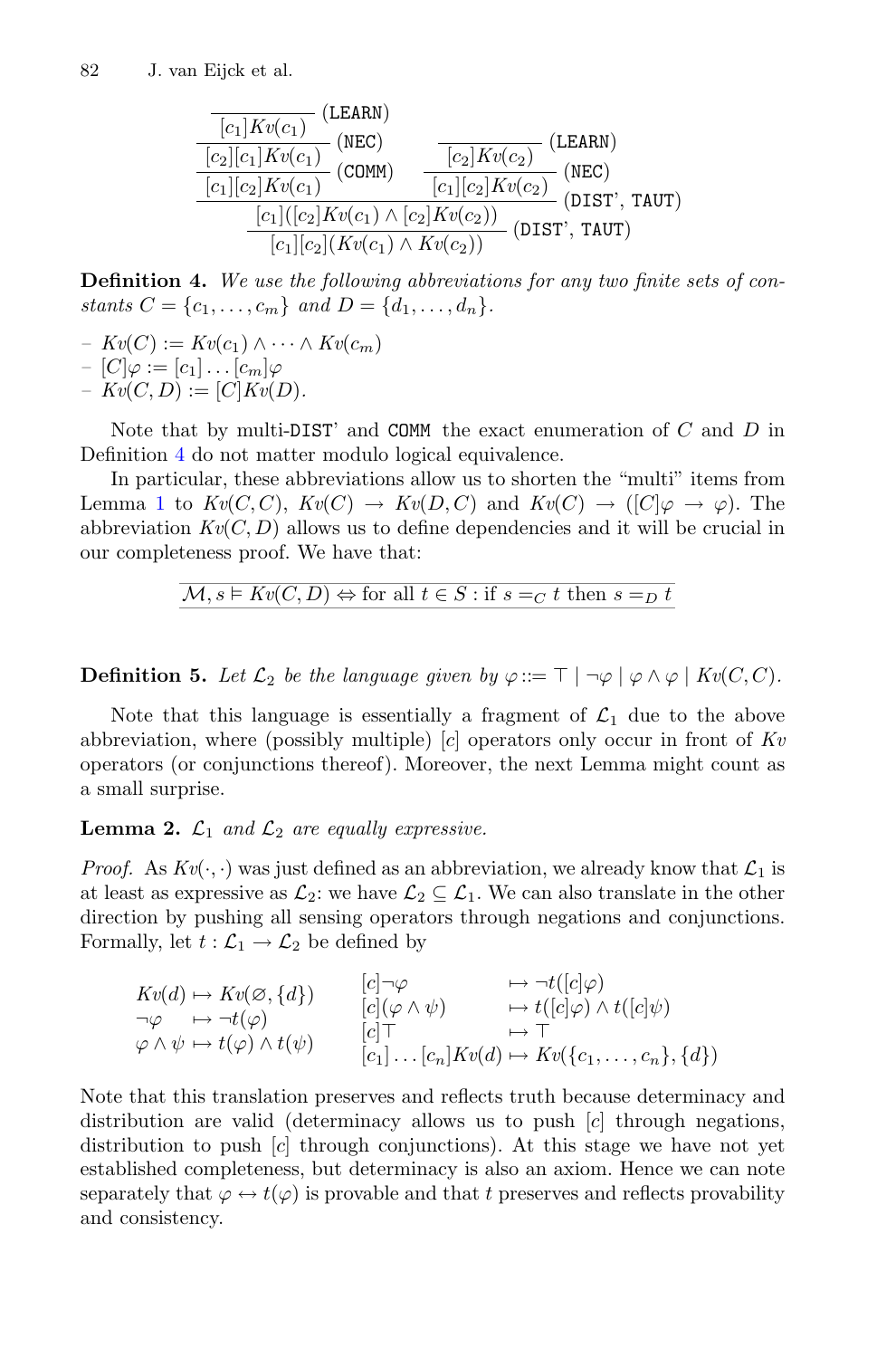*Example 2.* Note that the translation of  $[c] \varphi$  formulas also depends on the top connective within  $\varphi$ . For example we have

$$
t([c](\neg Kv(d) \land [e] Kv(f))) = t([c] \neg Kv(d)) \land t([c][e] Kv(f))
$$
  
=  $\neg Kv({c}, {d}) \land Kv({c}, e, {f})$ 

<span id="page-6-0"></span>The language  $\mathcal{L}_2$  allows us to connect PIL to the maybe most famous axioms about database theory and dependence logic from [\[5](#page-13-4)].

**Lemma 3.** *Armstrong's axioms are semantically valid and derivable in* SPIL1*:*

*– Kv*(*C*, *D*) *for any*  $D \subseteq C$  (*projectivity*)  $-$  *Kv*(*C*, *D*)  $\land$  *Kv*(*D*, *E*)  $\rightarrow$  *Kv*(*C*, *E*) (*transitivity*)  $- Kv(C, D) \wedge Kv(C, E) \rightarrow Kv(C, D \cup E)$  *(additivity)* 

*Proof.* The semantic validity is easy to check, hence we focus on the derivations.

For projectivity, take any two finite sets  $D \subseteq C$ . If  $D = C$ , then we only need a derivation like the following which basically generalizes learning to finite sets.



If  $D \subseteq C$ , then continue by applying NEC for all elements of  $C \backslash D$  to get  $Kv(C, D)$ .

Transitivity follows from IR and NF as follows. For simplicity, first we only consider the case where  $C, D$  and  $E$  are singletons.

| NF)                                                                 | [IR]                                                                   |  |  |  |
|---------------------------------------------------------------------|------------------------------------------------------------------------|--|--|--|
| $Kv(e) \rightarrow [c] Kv(e)$                                       | $Kv(d) \rightarrow ([d] Kv(e) \rightarrow Kv(e))$                      |  |  |  |
| (NEC)                                                               | (NEC)                                                                  |  |  |  |
| $[d (Kv(e) \rightarrow [c]Kv(e))$                                   | $[c](Kv(d) \rightarrow ([d]Kv(e) \rightarrow Kv(e)))$                  |  |  |  |
| (DIST)                                                              | (DIST)                                                                 |  |  |  |
| $\left[d\right]Kv(e) \rightarrow \left[d\right]\left[c\right]Kv(e)$ | $[c]Kv(d) \rightarrow [c]([d]Kv(e) \rightarrow Kv(e))$                 |  |  |  |
| (CDMM)                                                              | (DIST)                                                                 |  |  |  |
| $\left[d\right]Kv(e) \rightarrow \left[c\right]\left[d\right]Kv(e)$ | $[c] Kv(d) \rightarrow ([c][d] Kv(e) \rightarrow [c] Kv(e)]$<br>(TAUT) |  |  |  |
| $[c]Kv(d) \rightarrow ([d]Kv(e) \rightarrow [c]Kv(e))$              |                                                                        |  |  |  |

Now consider any three finite sets of constants  $C = \{c_1, \ldots, c_l\}$ . Using the abbreviations from Definition [4](#page-5-0) and the "multi" rules given in Lemma [1](#page-4-0) it is easy to generalize the proof. In fact, the proof is exactly the same with capital letters.

Similarly, additivity follows immediately from multi-DIST'.

<span id="page-6-1"></span>We can now use Armstrong's axioms to prove completeness of our logic. The crucial idea is a new definition of a canonical dependency graph.

**Theorem 1 (Strong Completeness).** For all sets of formulas  $\Delta \subseteq \mathcal{L}_1$  and *all formulas*  $\varphi \in \mathcal{L}_1$ , if  $\Delta \models \varphi$ , then also  $\Delta \vdash \varphi$ .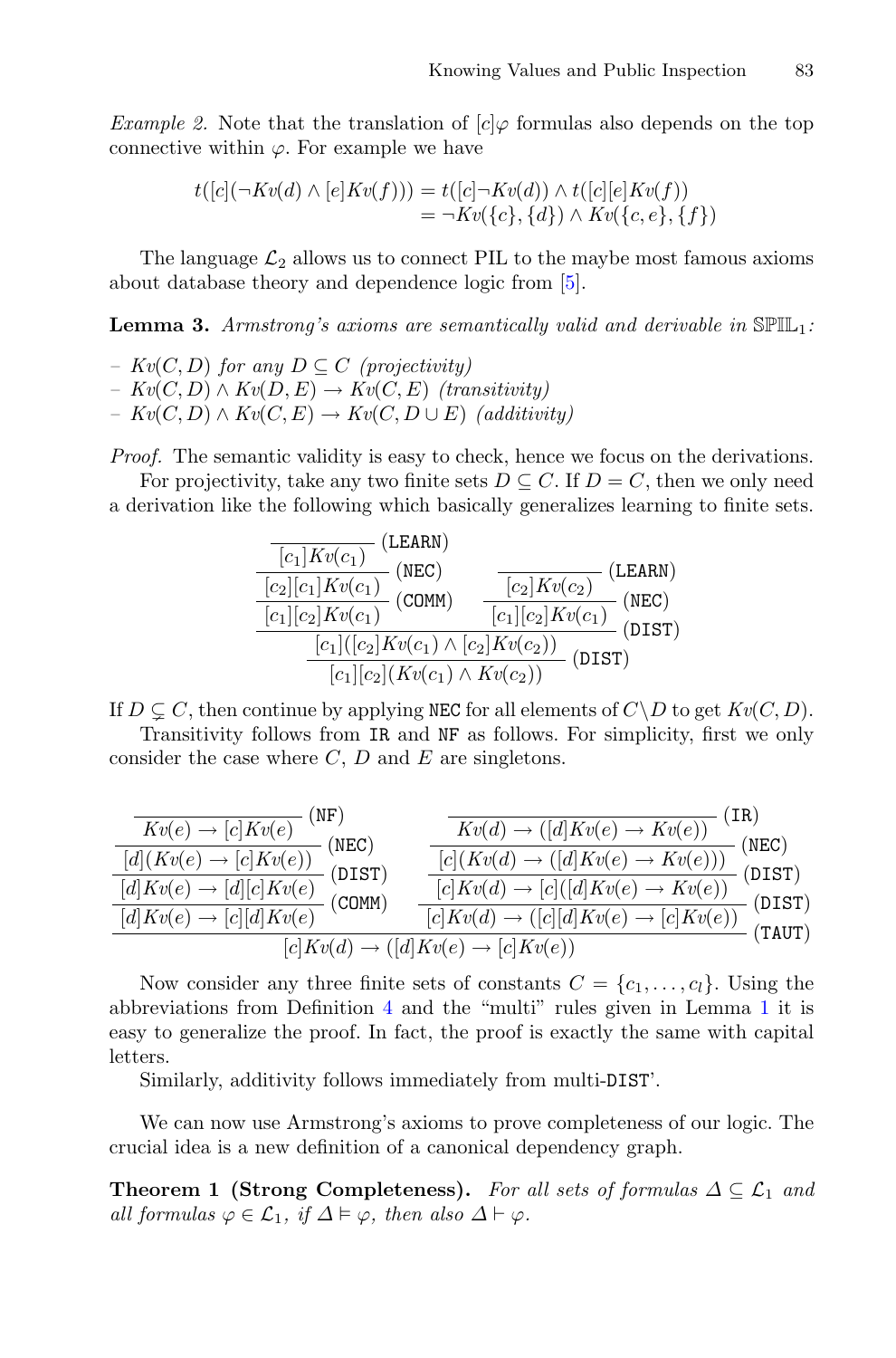*Proof.* By contraposition using a canonical model. Suppose  $\Delta \not\vdash \varphi$ . Then  $\Delta \cup$  ${\neg \varphi}$  is consistent and there is a maximally consistent set  $\Gamma \subseteq \mathcal{L}_1$  such that  $\Gamma \supseteq \Delta \cup \{\neg \varphi\}.$  We will now build a model  $\mathcal{M}_{\Gamma}$  such that for the world  $\mathbb C$  in that model we have  $\mathcal{M}_{\Gamma}, \mathbb{C} \models \Gamma$  which implies  $\Delta \not\models \varphi$ .

<span id="page-7-0"></span>**Definition 6 (Canonical Graph and Model).** *Let the graph*  $G_{\Gamma}$  :=  $(\mathcal{P}(\mathbb{C}), \rightarrow)$  *be given by*  $A \rightarrow B$  *iff*  $Kv(A, B) \in \Gamma$ . By Lemma [3](#page-6-0) this graph *has properties corresponding to the Armstrong axioms: projectivity, transitivity and additivity. We call a set of variables*  $s \subseteq \mathbb{C}$  closed *under*  $G_{\Gamma}$  *iff whenever*  $A \subseteq s$  and  $A \to B$  in  $G_F$ , then also  $B \subseteq s$ . Then let the canonical model be  $\mathcal{M}_{\Gamma} := (S, \mathcal{D}, V)$  where

$$
S := \{ s \subseteq \mathbb{C} \mid s \text{ is closed under } G_{\Gamma} \}, \mathcal{D} := \{0, 1\} \text{ and } V(s, c) = \begin{cases} 0 \text{ if } c \in s \\ 1 \text{ otherwise} \end{cases}
$$

Note that our domain is just  $\{0, 1\}$ . This is possible because we do not have to find a model where the dependencies hold globally. Instead,  $Kv(C, d)$  only says that given the  $C$ -values at the actual world, also the  $d$  values are the same at the other worlds. The dependency does not need to hold between two nonactual worlds. This distinguishes our models from relationships as discussed in [\[5](#page-13-4)] where no actual world or state is used, see Example [4](#page-8-0) below.

Given the definition of a canonical model we can now show:

# **Lemma 4 (Truth Lemma).**  $\mathcal{M}_{\Gamma}, \mathbb{C} \models \varphi \text{ iff } \varphi \in \Gamma.$

Before going into the proof, let us emphasize two peculiarities of our truth lemma: First, the states in our canonical model are not maximally consistent sets of formulas but sets of constants. Second, we only claim the truth Lemma at one specific state, namely  $\mathbb C$  where all constants have value 0. As our language does not include nested epistemic modalities, we actually never evaluate formulas at other states of our canonical model.

*Proof (Truth Lemma).* Note that it suffices to show this for all  $\varphi$  in  $\mathcal{L}_2$ : Given some  $\varphi \in \mathcal{L}_1$ , by Lemma [2](#page-5-1) we have that  $\mathcal{M}_{\Gamma}, \mathbb{C} \models \varphi \iff \mathcal{M}_{\Gamma}, \mathbb{C} \models t(\varphi)$ because the translation preserves and reflects truth. Moreover, we have  $\varphi \in$  $\Gamma \iff t(\varphi) \in \Gamma$ , because  $\varphi \leftrightarrow t(\varphi)$  is provable in SPIL<sub>1</sub>. Hence it suffices to show that  $\mathcal{M}_{\Gamma}, \mathbb{C} \models t(\varphi)$  iff  $t(\varphi) \in \Gamma$ , i.e. to show the Truth Lemma for  $\mathcal{L}_2$ . Again, negation and conjunction are standard, the crucial case are dependencies.

Suppose  $Kv(C, D) \in \Gamma$ . By definition  $C \to D$  in  $G_{\Gamma}$ . To show  $\mathcal{M}_{\Gamma}, \mathbb{C} \models$  $Kv(C, D)$ , take any t such that  $\mathbb{C} =_C t$  in  $\mathcal{M}_{\Gamma}$ . Then by definition of V we have  $C \subseteq t$ . As t is closed under  $G_{\Gamma}$ , this implies  $D \subseteq t$ . Now by definition of V we have  $\mathbb{C} =_D t$ .

For the converse, suppose  $Kv(C, D) \notin \Gamma$ . Then by definition  $C \nrightarrow D$  in  $G_{\Gamma}$ . Now, let  $t := \{c' \in \mathbb{C} \mid C \to \{c'\} \text{ in } G_\Gamma\}$ . This gives us  $C \subseteq t$ . But we also have  $D \nsubseteq t$  because otherwise additivity would imply  $C \to D$  in  $G_r$ . Moreover, because  $G_F$  is transitive it is enough to "go one step" in  $G_F$  to get a set that is closed under  $G_r$ . This means that t is closed under  $G_r$  and therefore a state in our model, i.e. we have  $t \in S$ . Now by definition of V and projectivity, we have  $\mathbb{C} =_C t$  but  $\mathbb{C} \neq_D t$ . Thus t is a witness for  $\mathcal{M}_{\Gamma}, \mathbb{C} \not\vDash Kv(C, D)$ .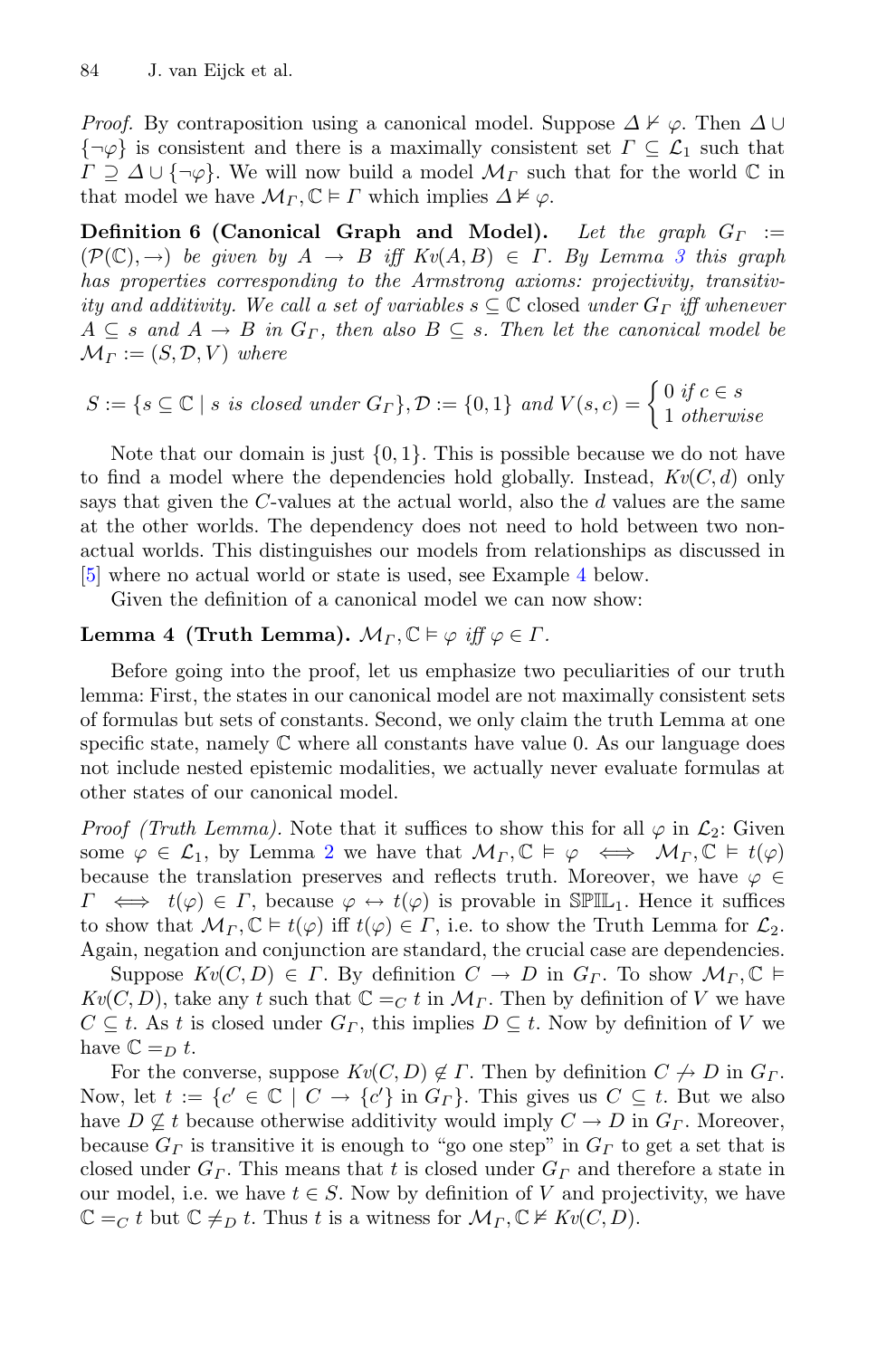<span id="page-8-3"></span>This also finishes the completeness proof. Note that we used all three properties corresponding to the Armstrong axioms.

*Example 3.* To illustrate the idea of the canonical dependency graph, let us study a concrete example of what the graph and model look like. Consider the maximally consistent set  $\Gamma = \{\neg Kv(c), \neg Kv(d), Kv(e), Kv(c, d), \dots\}$ . The interesting part of the canonical graph  $G<sub>Γ</sub>$  then looks as follows, where the nodes are subsets of  $\{c, d, e\}$ . For clarity we only draw  $\rightarrow \cap \mathcal{L}$ , i.e. we omit edges given by inclusions. For example all nodes will also have an edge going to the  $\varnothing$  node.



To get a model out of this graph, note that there are exactly three subsets of C closed under following the edges. Namely, let  $S = \{s : \{e\}, t : \{d, e\}, u : \{c, d, e\}\}\$ and use the binary valuation which says that a constant has value 0 iff it is an element of the state. It is then easy to check that  $\mathcal{M}, u \models \Gamma$ .

$$
\begin{array}{c}\n 8 \text{ t u} \\
 \hline\n c 1 1 0 \\
 d 1 0 0 \\
 e 0 0 0\n \end{array}
$$

It is also straightforward to define an appropriate notion of bisimulation.

<span id="page-8-1"></span>**Definition 7.** *Two pointed models*  $((S, \mathcal{D}, V), s)$  *and*  $((S', \mathcal{D}', V'), s')$ , *are* bisimilar *iff (i)* For all finite  $C \subseteq \mathbb{C}$  and all  $d \in \mathbb{C}$ : If there is a  $t \in S$  such *that*  $s =_C t$  *and*  $s \neq_d t$ *, then there is a*  $t' \in S'$  *such that*  $s' =_C t'$  *and*  $s' \neq_d t'$ *; and (ii) Vice versa.*

Note that we do not need the bisimulation to also link non-actual worlds. This is because all formulas are evaluated at the same world. In fact it would be too strong for the following characterization.

<span id="page-8-2"></span>**Theorem 2.** *Two pointed models satisfy the same formulas iff they are bisimilar.*

*Proof.* By Lemma [2](#page-5-1) we only have to consider formulas of  $\mathcal{L}_2$ . Moreover, it suffices to consider formulas  $Kv(C, d)$  with a singleton in the second set because  $Kv(C, D)$ is equivalent to  $\bigwedge_{d \in D} Kv(C, d)$ . Then it is straightforward to show that if  $\mathcal{M}, s$ and  $\mathcal{M}'$ , s' are bisimilar then  $\mathcal{M}, s \models \neg Kv(C, d) \iff \mathcal{M}', s' \models \neg Kv(C, d)$  by definition of our bisimulation. The other way around is also obvious since the two conditions for bisimulation are based on the semantics of  $\neg Kv(C, d)$ .

<span id="page-8-0"></span>Note that a bisimulation characterization for a language without the dynamic operator can be obtained by restricting Definition [7](#page-8-1) to  $C = \emptyset$ . We leave it as an exercise for the reader to use this and Theorem [2](#page-8-2) to show that  $[c]$  is not reducible, which distinguishes it from the public announcement  $[\varphi]$  in PAL.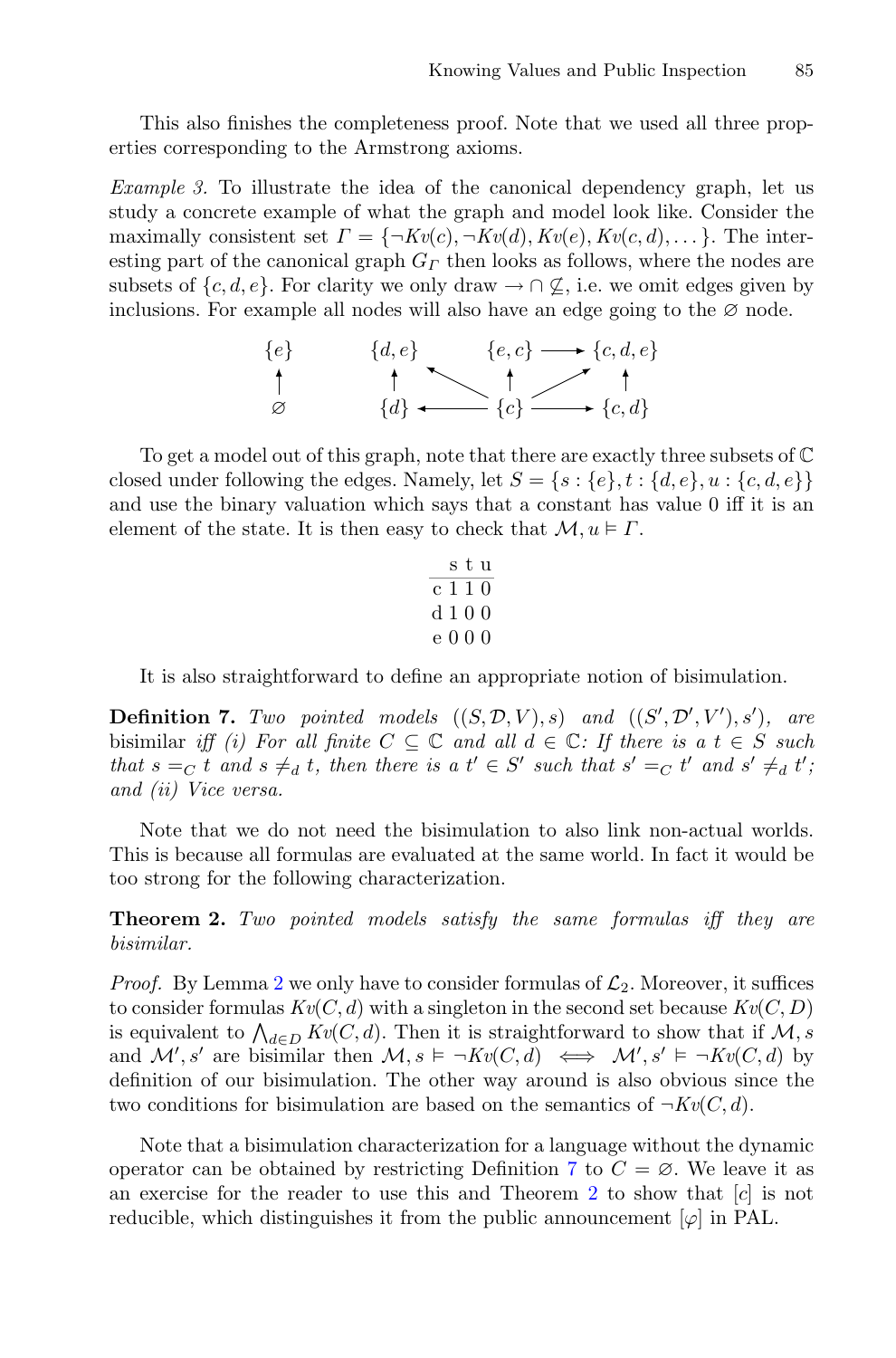*Example 4 (Pointed Models Make a Difference).* It seems that the following theorem of our logic does not translate to Armstrong's system from [\[5\]](#page-13-4).

$$
[c](Kv(d) \vee Kv(e)) \leftrightarrow ([c]Kv(d) \vee [c]Kv(e))
$$

First, to see that this is provable, note that it follows from determinacy and seriality. Second, it is valid because we consider pointed models which convey more information than a simple list of possible values. Consider the following table which represents 4 possible worlds.

Here we would say that "After learning c we know d or we know  $e$ .", i.e. the antecedent of above formula holds. However, the consequent only holds if we evaluate formulas while pointing at a specific world/row: It is globally true that given c we will learn d or that given c we will learn  $e$ . But none of the two disjuncts holds globally which would be needed for a dependency in Armstrong's sense. Note that this is more a matter of expressiveness than of logical strength. In Armstrong's system there is just no way to express  $[c](Kv(d) \vee Kv(e)).$ 

## **4 Multi-agent PIL**

We now generalize the Public Inspection Logic to multiple agents. In the language we use  $Kv_i$  to say that agent i knows the value of c and in the models an accessibility relation for each agent is added to describe their knowledge. To obtain a complete proof system we can leave most axioms as above but have to restrict the irrelevance axiom. Again the completeness +proof uses a canonical model construction and a truth lemma for a +restricted but equally expressive syntax. The only change is that we now define a dependency graph for each agent in order to define accessibility relations instead of restricted sets of worlds.

**Definition 8 (Multi-Agent PIL).** *We fix a non-empty set of agents* I*. The* language  $\mathcal{L}_1^I$  of multi-agent Public Inspection Logic is given by

$$
\varphi ::= \top \mid \neg \varphi \mid \varphi \wedge \varphi \mid K v_i c \mid [c] \varphi
$$

*where*  $i \in I$ *. We interpret it on models*  $\langle S, \mathcal{D}, V, R \rangle$  *where* S,  $\mathcal{D}$  *and* V *are as before and* <sup>R</sup> *assigns to each agent* <sup>i</sup> *an equivalence relation* <sup>∼</sup><sup>i</sup> *over* <sup>S</sup>*. The semantics are standard for the booleans and as follows:*

$$
\mathcal{M},s \vDash Kv_{i}c \iff \forall t \in S: s \sim_{i} t \Rightarrow s =_{c} t
$$
\n
$$
\mathcal{M},s \vDash [c] \varphi \iff \mathcal{M}|_{c}^{s},s \vDash \varphi
$$

 $where \mathcal{M}|_{c}^{s} is \langle S', \mathcal{D}, V|_{S' \times \mathbb{C}}, R|_{S' \times S'}\rangle \ with \ S' = \{t \in S \mid s =_{c} t\}.$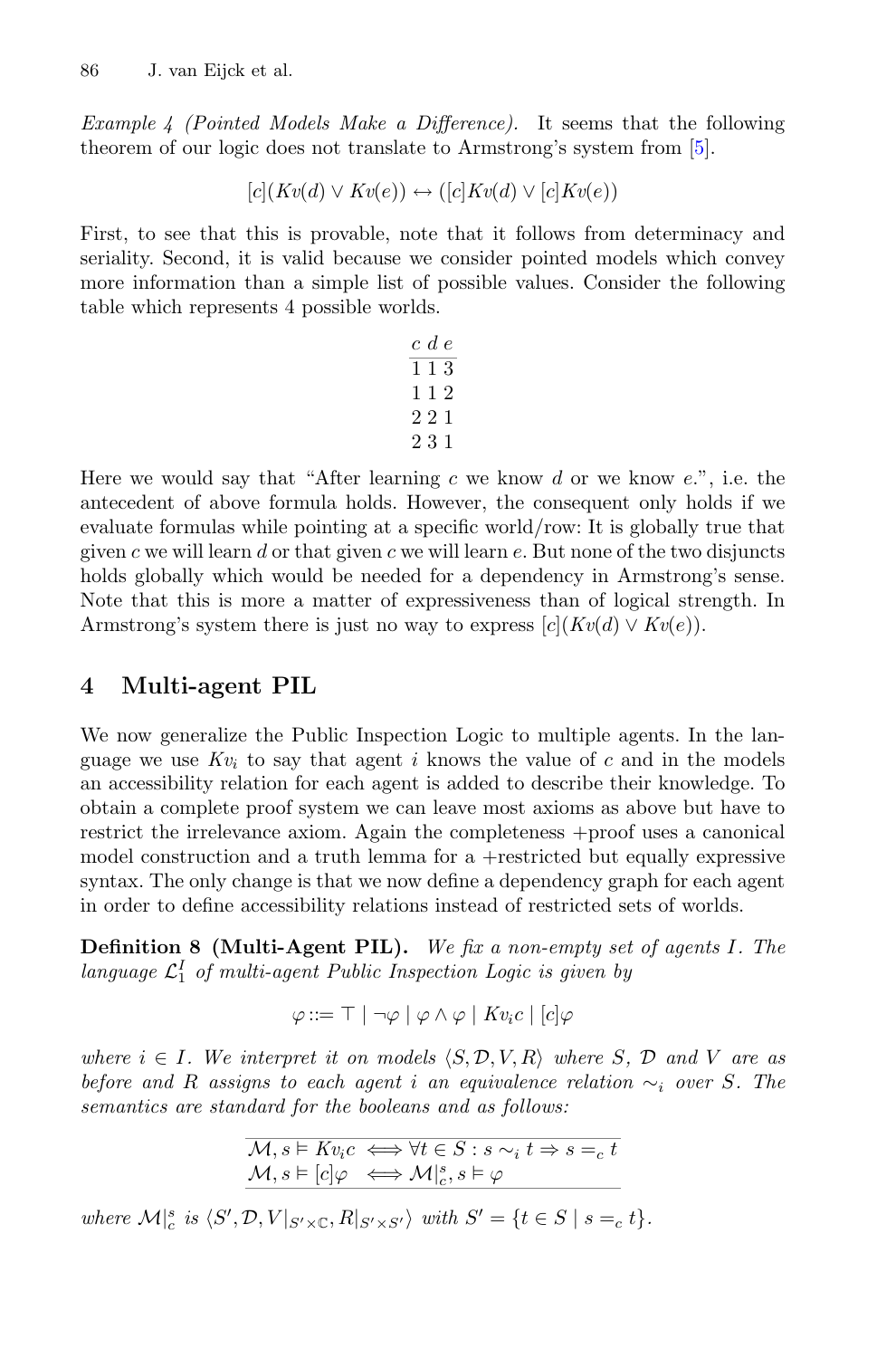*Analogous to Definition [4](#page-5-0) we define the following abbreviation to express dependencies known by agent* i *and note its semantics:*

$$
Kv_i(C, D) := [c_1] \dots [c_n] (Kv_i(d_1) \wedge \dots \wedge Kv_i(d_m))
$$
  

$$
M, s \vDash Kv_i(C, D) \Leftrightarrow for \ all \ t \in S : if \ s \sim_i t \ and \ s =_C t \ then \ s =_D t
$$

*The proof system* SPIL *for PIL in the language*  $\mathcal{L}_1^I$  *is obtained by replacing each Kv in the axioms of*  $\mathbb{SPL}_1$  *by Kv<sub>i</sub>, and replacing IR by the following restricted version:*

*RIR*  $Kv_i c \rightarrow ( [c] \varphi \rightarrow \varphi )$  *where*  $\varphi$  *does not mention any agent besides i* 

Before summarizing the completeness proof for the multi-agent setting, let us highlight some details of this definition.

As be fore the actual state s plays an important role in the semantics of  $[c]$ . However, we could also use an alternative but equivalent definition: Instead of deleting states, only delete the  $\sim_i$  links between states that disagree on the value of c. Then the update no longer depends on the actual state.

For traditional reasons we define  $\sim_i$  to be an equivalence relation. This is not strictly necessary, because our language can not tell whether the relation is reflexive, transitive or symmetric. Removing this constraint and extending the class of models would thus not make any difference in terms of validities.

For the proof system, note that the original irrelevance axiom IR is *not* valid in the multi-agent setting because  $\varphi$  might talk about other agents for which the inspection of c does matter.

**Theorem 3 (Strong Completeness for** SPIL**).** *For all sets of formulas* <sup>Δ</sup> <sup>⊆</sup>  $\mathcal{L}_1^I$  and all formulas  $\varphi \in \mathcal{L}_1^I$ , if  $\Delta \models \varphi$ , then also  $\Delta \vdash \varphi$ .

*Proof.* By the same methods as for Theorem [1.](#page-6-1) Given a maximally consistent set  $\Gamma \subseteq \mathcal{L}_1^I$  we want to build a model  $\mathcal{M}_{\Gamma}$  such that for the world  $\mathbb C$  in that model we have  $\mathcal{M}_{\Gamma}, \mathbb{C} \models \Gamma$ .

First, for each agent  $i \in I$ , let  $G^i_{\Gamma}$  be the graph given by  $A \to i B$  :  $\iff$  $\Gamma \vdash Kv_i(A, B)$ . Given that the proof system SPIL was obtained by indexing the axioms of  $\mathbb{SPIL}_1$ , it is easy to check that indexed versions of the Armstrong axioms are provable and therefore all the graphs  $G^i_\Gamma$  for  $i \in I$  will have the corresponding properties. In particular RIR suffices for this.

Second, define the canonical model  $\mathcal{M}_{\Gamma} := (S, \mathcal{D}, V, R)$  where  $S := \mathcal{P}(\mathbb{C}),$  $\mathcal{D} := \{0,1\}, V(s,c) := 0$  if  $c \in s$  and  $V(s,c) := 1$  otherwise, and  $s \sim_i t$  iff s and t are both closed or both not closed under  $G^i_T$ .

# **Lemma 5** (Multi-Agent Truth Lemma).  $\mathcal{M}_{\Gamma}, \mathbb{C} \models \varphi \text{ iff } \varphi \in \Gamma.$

*Proof.* Again it suffices to show the Truth Lemma for a restricted language and we only consider the state  $\mathbb C$ . We proceed by induction on  $\varphi$ . The crucial case is when  $\varphi$  is of form  $Kv_i(C, D)$ .

Suppose  $Kv_i(C, D) \in \Gamma$ . Then by definition  $C \to D$  in  $G^i_{\Gamma}$ . To show  $\mathcal{M}_{\Gamma}, \mathbb{C} \vDash$  $Kv_i(C, D)$ , take any t such that  $\mathbb{C} \sim_i t$  and  $\mathbb{C} =_C t$  in  $\mathcal{M}_{\Gamma}$ . Then by definition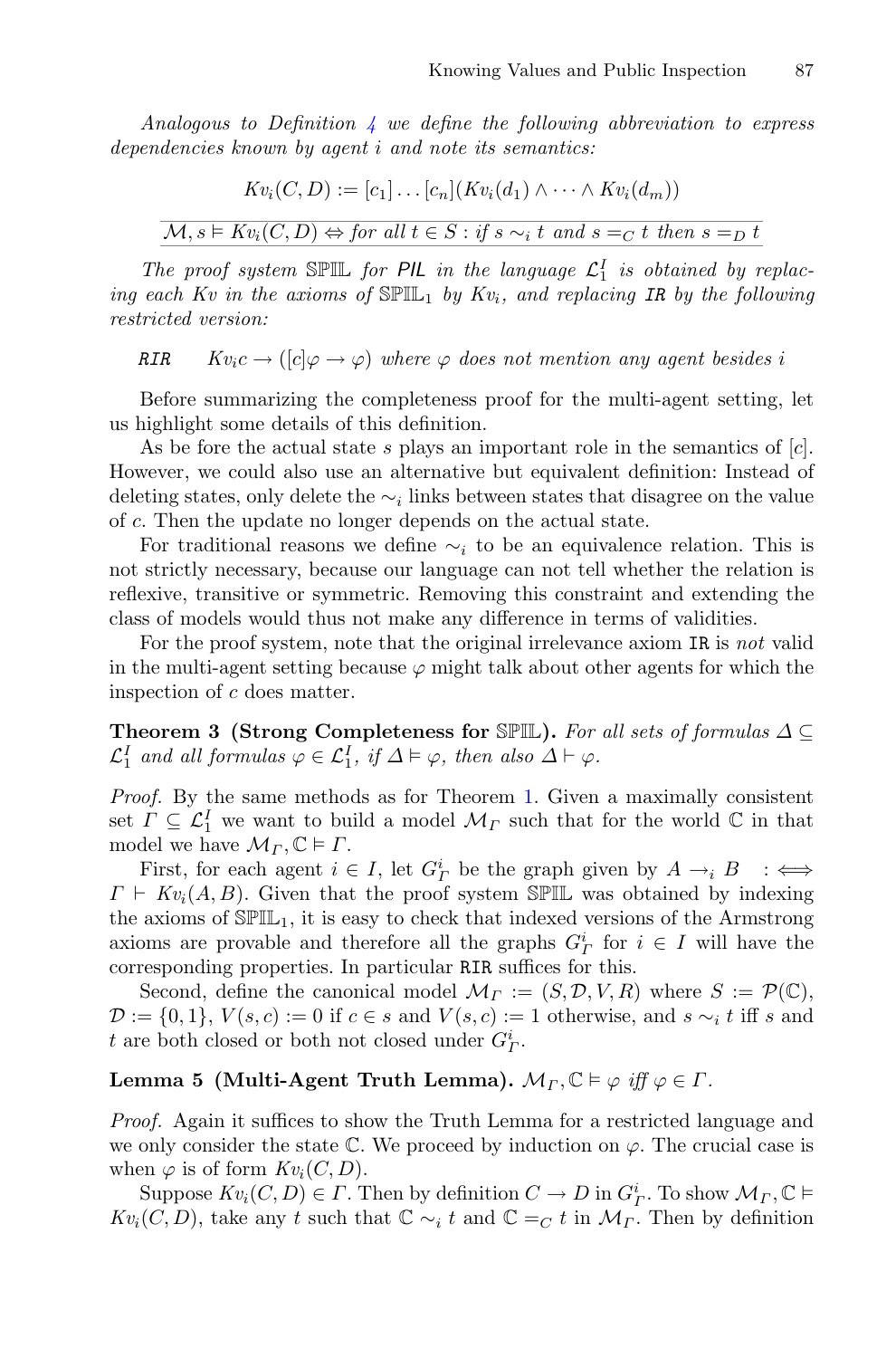of V we have  $C \subseteq t$ . Moreover,  $\mathbb C$  is closed under  $G^i$ . Hence by definition of  $\sim_i$ also t must be closed under  $G^i_{\Gamma}$  which implies  $D \subseteq \overline{t}$ . Now by definition of V we have  $\mathbb{C} =_{D} t$ .

For the converse, suppose  $Kv_i(C, D) \notin \Gamma$ . Then by definition  $C \nrightarrow D$  in  $G^i_{\Gamma}$ . Now, let  $t := \{c' \in \mathbb{C} \mid C \to \{c'\} \text{ in } G^i_T\}$ . This gives us  $C \subseteq t$ . But we also have  $D \nsubseteq t$  because otherwise additivity would imply  $C \to D$  in  $G^i_T$ . Moreover, because  $G_T^i$  is transitive it is enough to "go one step" in  $G_T^i$  to get a set that is closed under  $G_{\Gamma}^{i}$ . This means that t is closed under  $G_{\Gamma}^{i}$  and therefore by definition of  $\sim_i$  we have  $\mathbb{C} \sim_i t$ . Now by definition of V and projectivity, we have  $\mathbb{C} =_C t$  but  $\mathbb{C} \neq_D t$ . Thus t is a witness for  $\mathcal{M}_{\Gamma}, \mathbb{C} \nvDash Kv_i(C, D)$ .

Again the Truth Lemma also finishes the completeness proof.



<span id="page-11-0"></span>**Fig. 1.** Two canonical dependency graphs and the resulting canonical model.

*Example 5.* Analogous to Example [3,](#page-8-3) the following illustrates the multi-agent version of our canonical construction. Consider the maximally consistent set  $\Gamma = \{\neg Kv_1(d), Kv_1(c, d), \neg Kv_1(d, c), \neg Kv_2(c), \neg Kv_2(c, d), Kv_1(d, c), \ldots\}.$  Note that agents 1 and 2 do not differ in which values they know right now but there is a difference in what they will learn from inspections of  $c$  and  $d$ . The two canonical dependency graphs generated from  $\Gamma$  are shown in Fig. [1.](#page-11-0) Again for clarity we only draw the non-inclusion arrows. The subsets of  $\mathbb{C} = \{c, d\}$  closed under the graphs are thus  $\{\{c,d\},\{d\},\emptyset\}$  and  $\{\{c,d\},\{c\},\emptyset\}$  for agent 1 and 2 respectively, inducing the equivalence relations as shown in Fig. [1.](#page-11-0)

It is also not hard to find the right notion of bisimulation for SPIL.

**Definition 9.** *Given two models*  $(S, \mathcal{D}, V, R)$  *and*  $(S', \mathcal{D}', V', R')$ , *a relation*  $Z \subseteq$  $S \times S'$  *is a* multi-agent bisimulation *iff for all*  $sZs'$  *we have (i) For all finite*  $C \subseteq \mathbb{C}$ , all  $d \in \mathbb{C}$  and all agents i: If there is a  $t \in S$  such that  $s \sim_i t$  and  $s =_C t$ and  $s \neq_d t$ , then there is a  $t' \in S'$  such that  $tZt'$  and  $s' \sim_i t'$  and  $s =_C t$  and  $s' \neq_d t'$ ; and (ii) Vice versa.

**Theorem 4.** *Two pointed models satisfy the same formulas of the multi-agent* language  $\mathcal{L}_1^I$  iff there is a multi-agent bisimulation linking them.

As it is very similar to the one of Theorem [2,](#page-8-2) we omit the proof here.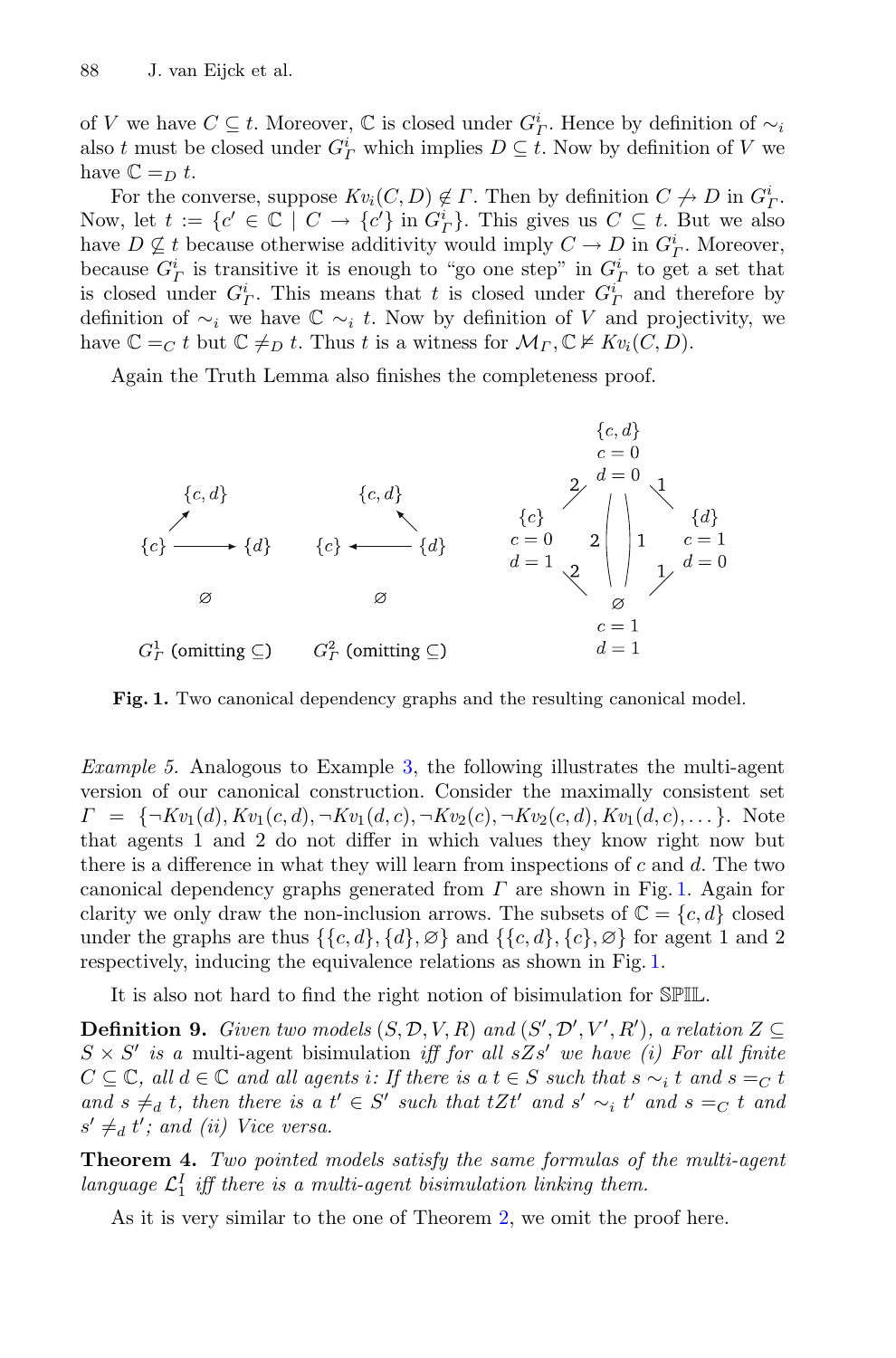#### **5 Future Work**

Between our specific approach and the general language of [\[10](#page-13-9)], a lot can still be explored. An advantage of having a weaker language with explicit operators, instead of encoding them in a more general language, is that we can clearly see the properties of those operators showing up as intuitive axioms.

The framework can be extended in different directions. We could for example add equalities  $c = d$  to the language, together with knowledge  $K(c = d)$  and announcement  $[c = d]$ . No changes to the models are needed, but axiomatizing these operators seems not straightforward. Alternatively, just like Plaza added *Kv* to PAL, we can also add *K* to PIL. Another next language to be studied is thus  $PIL + K$  from Table [2](#page-2-0) above and given by

$$
\varphi ::= \top | \neg \varphi | \varphi \wedge \varphi | K v_i c | K_i \varphi | [c] \varphi.
$$

Note that in this language, we can also express *knowledge of* dependency in contrast to *de facto* dependency. For example,  $K_i[c]Kv_id$  expresses that agent i knows that d functionally depends on c, while  $[c]Kv_i d$  express that the value of d (given the information state of i) is determined by the *actual value* of c *de facto*. In particular the latter does not imply that i knows this. The agent can still consider other values of c possible that would not determine the value of d. To see the difference technically, we can spell out the truth condition for  $K_i[c]$ *Kv*<sub>i</sub>(*d*) under standard Kripke semantics for  $K_i$  on S5 models:

$$
\mathcal{M}, s \vDash K_i[c] K v_i(d) \Leftrightarrow \text{ for all } t_1 \sim_i s, t_2 \sim_i s : t_1 =_c t_2 \implies t_1 =_d t_2
$$

Now consider Example [4:](#page-8-0) [c]*Kv*(d) holds in the first row, but *K*[c]*Kv*(d) does not hold since the semantics of *K* require  $[c]Kv(d)$  to hold at *all* worlds considered possible by the agent. This also shows that  $[c]$ *Kv(d)* is not positively introspective (i.e. the formula  $[c]Kv(d) \rightarrow K_i[c]Kv(d)$  is not valid), and it is essentially not a subjective epistemic formula.

In this way,  $K[c]Kv(d)$  can also be viewed as the atomic formula  $=(c,d)$ in *dependence logic* (DL) from [\[11\]](#page-13-10). A *team model* of DL can be viewed as the set of epistemically accessible worlds, i.e., a single-agent model in our case. The connection with dependence logic also brings PIL closer to the first-order variant of *epistemic inquisitive logic* by [\[12\]](#page-13-11), where knowledge of entailment of interrogatives can also be viewed as the knowledge of dependency. For a detailed comparison with our approach, see [\[13](#page-13-12), Sect. 6.7.4].

Another approach is to make the dependency more explicit and include func-tions in the syntax. In [\[14\]](#page-13-13) a functional dependency operator  $\mathcal{K}f_i$  is added to the epistemic language with  $Kv_i$  operators:  $\mathcal{K}f_i(c,d) := \exists f K_i(d = f(c))$  where f ranges over a pool of functions.

Finally, there is an independent but related line of work on (in)dependency of variables using predicates, see for example  $[15-18]$  $[15-18]$ . In particular,  $[17]$  also uses a notion of dependency as an epistemic implication "Knowing c implies knowing d.", similar to our formula  $Kv(c, d)$ . In [\[18](#page-13-15)] also a "dependency graph" is used to describe how different variables, in this case payoff functions in strategic games,